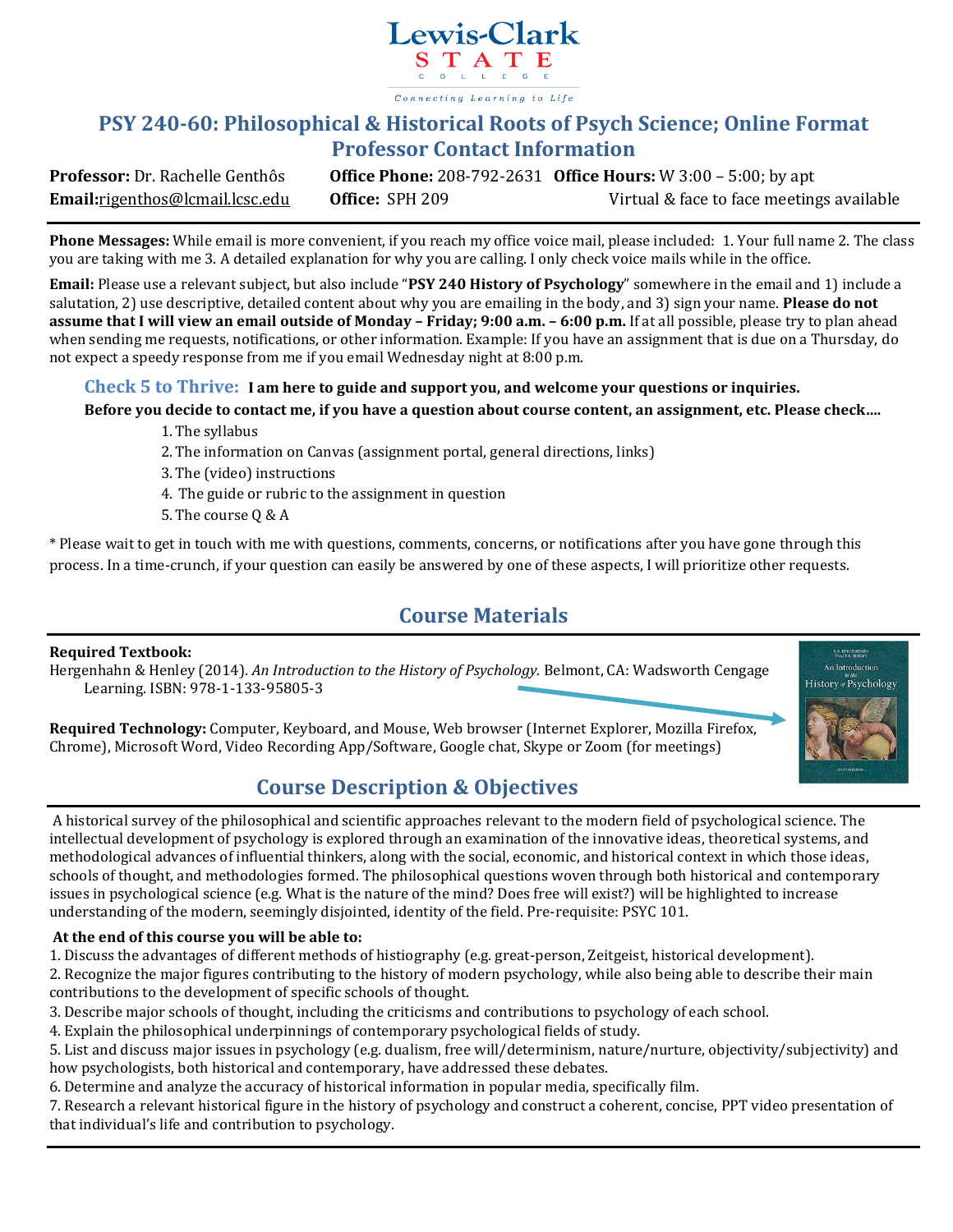

# **PSY 240-60: Philosophical & Historical Roots of Psych Science; Online Format Student Responsibilities & Course Requirements**

**Introduce Yourself! Blog Post (15/450).** Your first graded assignments will be to introduce yourself to your online classmates and myself (Dr. Genthos) by posting content in an online discussion thread.

**Ready to Launch (Syllabus) Quiz (15/450).** A brief 5-quesiton quiz to ensure you're familiar with this document.

**Exam Proctoring Plan (20/450).** A one page document where you will note which exams you will be taking so I can make those materials available to you.

**Application Assignments (100/450).** You will submit two different application assignments, each worth 50 points. The first assignment will ask you to create a 5 -7-minute narrated film that you will upload to YouTube. The second assignment will ask you to analyze a movie of your choice (from a list) that is based on historical figures, theory, or concepts. A detailed outline will be provided to help guide your thinking and writing.

**Exams (4 exams, 100 pts each, lowest 1 exam dropped; 300/450).** There will be 4 closed-book, proctored exams offered during the semester. Exams will consist of primarily multiple choice and short answer questions. They will cover material from the assigned readings, videos, articles, and outside extra credit assignments. To earn an A, you must be able to demonstrate a deep understanding of the concepts and an ability to apply the concepts; being able to recognize and/or reiterate definitions will not suffice. In general, exams will include only new material covered since the previous exam. However, some topics build on previous topics, and as such, older topics may come up again on later exams (e.g., to answer an exam question about social psychology, you may need to be able to describe and analyze an experiment, which in turn will require you to use terms covered in the research methods chapter). You will need to schedule a time with the LCSC Testing Center to have the exam proctored, or if you are not a local student, find an approved testing center that is willing to proctor the exam (e.g. local college/university/library). **\*\*One exams will be dropped before final grades are computed: no make-ups offered. This arrangement allows you to choose what course blocks to pursue for exam purposes & WHEN to take the exams.** [LCSC](http://www.lcsc.edu/testing-center/) 

[Testing Center Website](http://www.lcsc.edu/testing-center/)

- You will need to schedule a time with the LCSC Testing Center to have the exam proctored, or if you are not a local student, find an approved testing center, or qualified exam proctor, that is willing to proctor the exam (e.g. local college, library, principal, or counselor). [Exam Proctor Qualification Guidelines](http://www.lcsc.edu/testing-center/lcsc-students/proctor-qualifications/)
- For information about exam proctoring, please contact LCSC's Testing Center ([testing@lcsc.edu;](mailto:testing@lcsc.edu) 208-792-2100).
- You may take exams using Respondus Lockdown Browser + Monitor from a preferred location (e.g. home). To use this option, you must have a webcam (which acts as the "proctor"; I view your exam video if flagged) and a strong internet connection.

| Grade | % of Points | Points Needed |
|-------|-------------|---------------|
| A     | 93-100%     | 368-400       |
| A-    | 90-92%      | 358-367       |
| $B+$  | 88-89%      | 350-357       |
| B     | 83-87%      | 330-349       |
| $B -$ | 80-82%      | 318-329       |
| $C+$  | 78-79%      | 310-317       |
| C     | 73-77%      | 291-309       |
| $C -$ | 70-72%      | 278-290       |
| $D+$  | 68-69%      | 270-277       |
| D     | 63-67%      | 251-269       |
| D-    | 60-62%      | 238-250       |
| F     | $0 - 59%$   | 001-237       |

### **Course Policies**

### **Assignment Submission**

Movie Analysis. Your movie analysis will be submitted *via Canvas* in the form of a *Word compatible file* titled with last name, first initial, PSY 240 & assignment title (e.g. Genthos\_R\_240\_HistFig) by 11:59 p.m. on the relevant due date. It is critical that you factor in the amount of time that it will take you to upload your assignment using the website. Papers that are time stamped past 11:59 will receive an automatic 10% deduction. *You may only submit assignments up to 3 days late* and 10% will be deducted for each day it is late. If the link to submit the assignment is not available on Canvas, I will not accept the assignment. **All submissions will be APA style, double-spaced with 1- in. margins and use 12 pt, Times New Roman font.**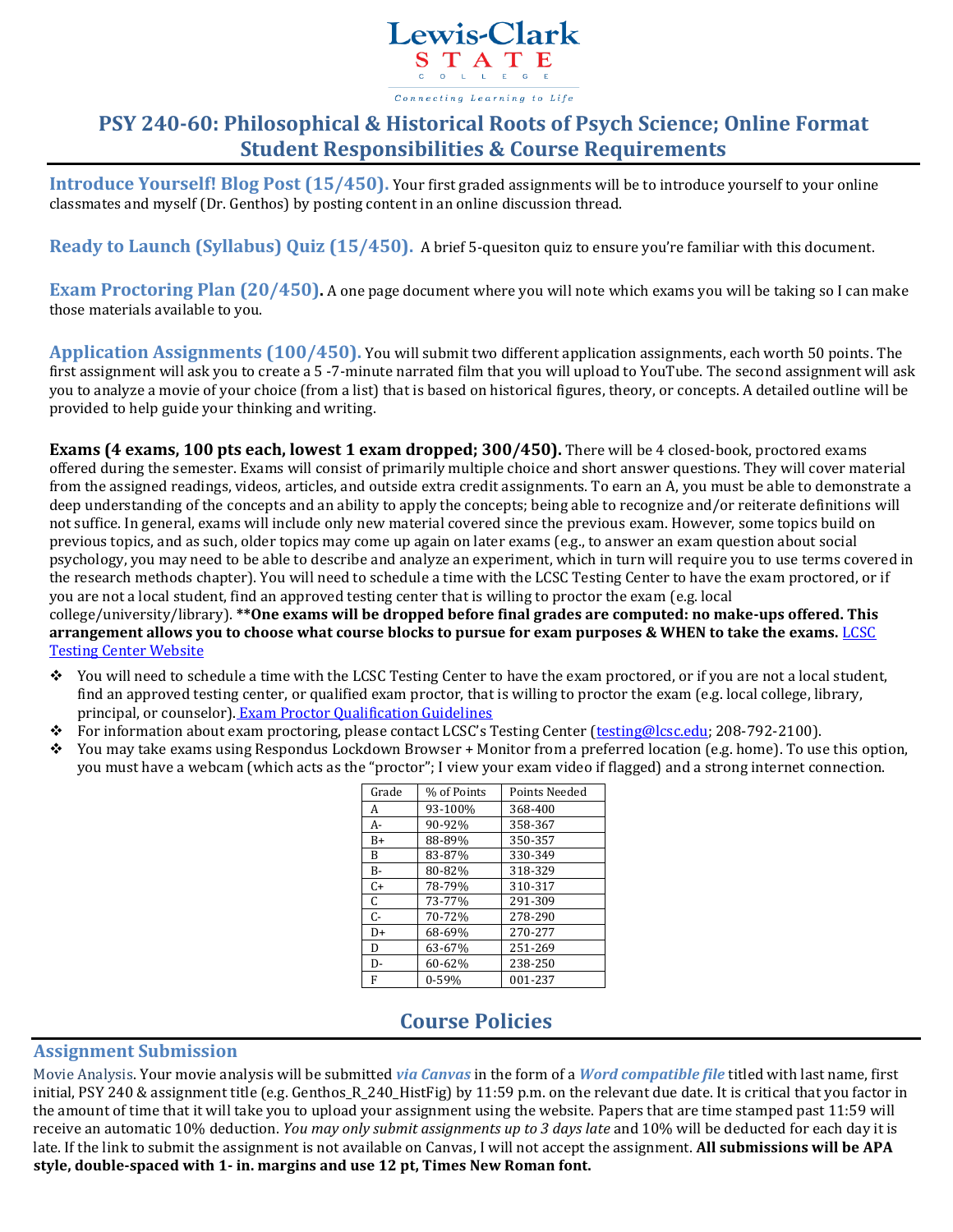

# **PSY 240-60: Philosophical & Historical Roots of Psych Science; Online Format Course Policies Continued**

**Historical Figure Presentation.** This project will need to be 5-7 minutes in length, use PPT or Prezi, and be uploaded to a YouTube account. You will insert the link into Canvas when submitting the assignment. More information will be provided for each assignment connected to the relevant Canvas portal.  $\odot$ 

### **Make-up/Late Assignment and Exam Policy**

Your lowest exam grade will be dropped before final grades are calculated, thus no make – up exams will be offered. I accept assignments up to three (3) days late with no questions asked. Other accommodations will only be made under certain, extenuating circumstances (documentation may be requested) if the reason for your absence is made known to me **within two (2) days of the absence/due date**. These valid circumstances include documented illness, college-sanctioned travel, the observance of a religious holy day, or a life event that I deem excusatory. For those excuses I deem valid, including those listed above or supported by documentation, no deduction of points will be taken. Every other excuse results in a **10% penalty for each day it is past the deadline/original completion** date, for a maximum of three days late, or a 30% penalty (no assignments accepted after 72 hours have past unless under extenuating circumstances). Students are expected to make all reasonable efforts to notify me of their absence in advance. It would be in your best interest to tell me as soon as possible when you expect to be absent or after you have missed an exam or due date. I know that life happens and appreciate honesty. The important thing is that you communicate with me. Please do not waste your time, or mine, making up excuses. I will always consider the date you sent the email or called, NOT what day I received your communication.

### **Online Behavior**

Please review the following guidelines for online cours[e netiquette:](http://teach.ufl.edu/wp-content/uploads/2012/08/NetiquetteGuideforOnlineCourses.pdf) http://teach.ufl.edu/wp-content/uploads/2012/08/NetiquetteGuideforOnlineCourses.pdf

### **Statement about Academic Dishonesty, Misconduct and Consequences**

Academic dishonesty, which includes cheating and plagiarism, is not tolerated at LCSC. Individual faculty members will impose their own policies and sanctions regarding academic dishonesty. Students who are accused of being academically dishonest may be referred to the VP for Student Affairs for official disciplinary action. It is the aim of the faculty of Lewis-Clark State College to foster a spirit of complete honesty and a high standard of integrity. The attempt of students to present as their own any work that they have not honestly performed is regarded by the faculty and administration as a serious offense and renders the offenders liable to serious consequences, possibly suspension or expulsion.

- 1. **Cheating:** Intentionally using or attempting to use unauthorized materials, information, or study aids in any academic exercise. "Academic exercise" includes all forms of work submitted for credit hours.
- 2. **Fabrication:** Intentional and/or unauthorized falsification or invention of any information or the source of any information in an academic exercise.
- 3. **Collusion facilitating academic dishonesty:** Intentionally or knowingly helping or attempting to help another to commit an act of Academic Dishonesty.
- 4. **Plagiarism:** the deliberate adoption or reproduction of ideas, words, or statement of another person as one's own without proper acknowledgement.

If you are suspected of cheating, fabrication, collusion or plagiarism, I will take immediate action. You will first have a meeting with me about the academic exercise in question (exam, writing assignment). Evidence of academic misconduct will result in a failing grade for that assignment for any student(s) involved. You will then be interviewed by Dr. Andrew Hanson, Vice President for Student Affairs, about the incident. The incident will be kept on file by Dr. Hanson's office and may provide stand-alone or supportive evidence for expulsion or suspension.